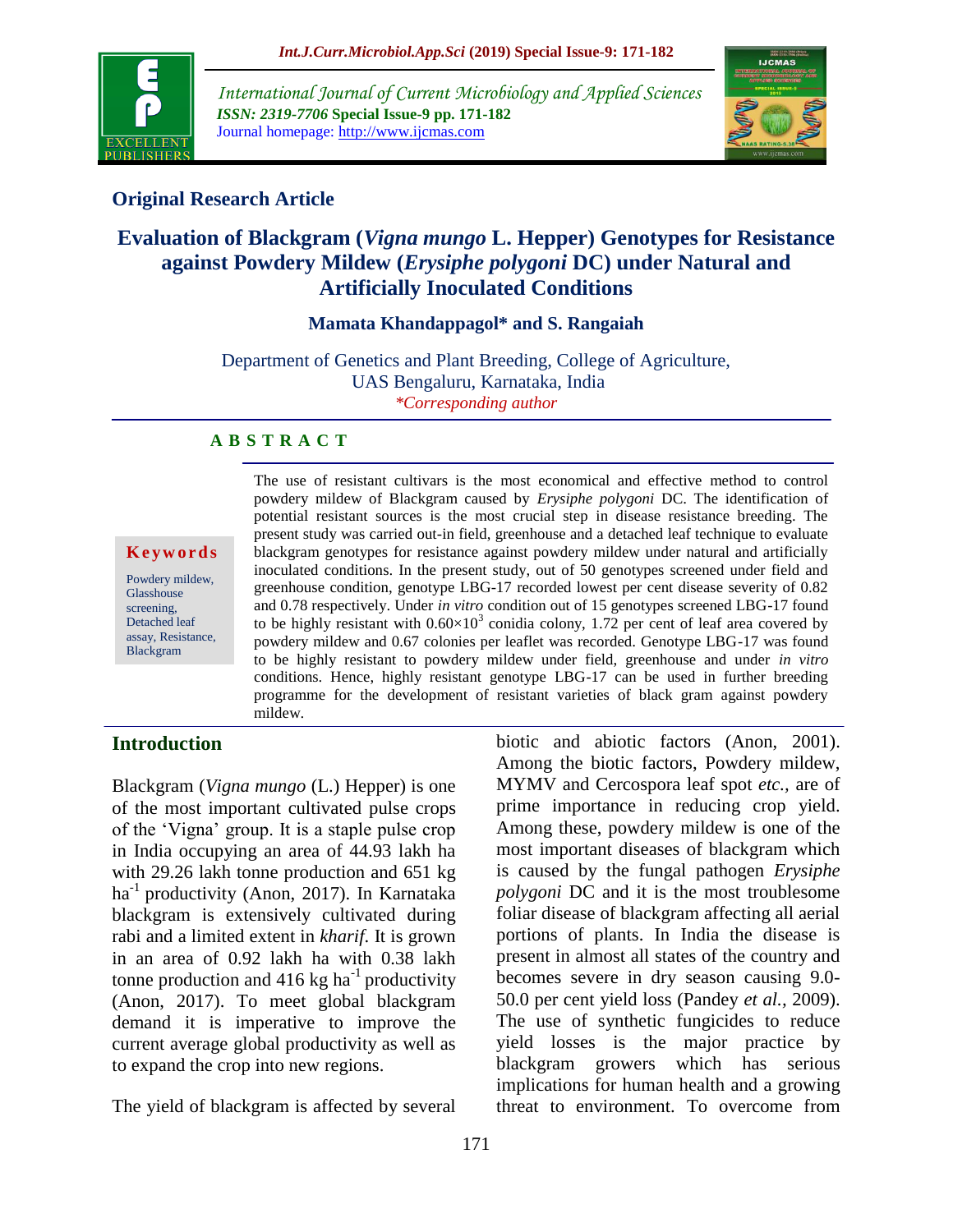these problems development of genetically resistant cultivars is important and it is a cost effective and desirable option to reduce yield losses caused by powdery mildew. The precise selection of powdery mildew resistant sources is a prerequisite for the development of stable powdery mildew resistant and high yielding blackgram cultivars. Field screening based on natural epidemic of disease is usually employed for making selection of powdery mildew resistant plants in blackgram. Natural epidemics of powdery mildew usually don't occur every year evenly due to environmental variation leading to erroneous selection of disease resistant sources. Moreover *Erysiphe polygoni* is an obligate biotroph which grow and propagate through haustoria by redirecting the host's metabolism without causing the death of host (Perfect and Green, 2001). Powdery mildew is phylogenetically unrelated biotrophs that are difficult to culture extensively in vitro. A significant range of variability for pathogenicity, virulence, disease severity and morphological parameters exist among different geographical isolates of the causal organism. Owing to the dietary importance of blackgram; the yield losses incurred by powdery mildew; the shortcomings of field screening method; the presence of pathogenic variation and most importantly, the obligate biotrophic nature of *Erysiphe polygoni* there is a need of a reliable and reproducible method of screening for powdery mildew.

The current research was undertaken to identify the resistant genotypes to check the efficiency and reliability of powdery mildew resistant lines by using detach leaf technique under controlled conditions.

### **Materials and Methods**

### **Field screening**

Field experiment was conducted to identify resistant sources and to evaluate breeding materials against powdery mildew. The available genotypes and breeding lines were screened in randomized completely block design with three replication under field condition during *kharif* 2017 at K' block, Department of Genetics and Plant Breeding, University of Agricultural Sciences, GKVK, Bengaluru.

Totally 50 genotypes were screened under natural condition in K' block, University of Agricultural Sciences, GKVK, Bengaluru. All the genotypes in the germplasm collection are from different research stations of India.

The experimental material obtained from NBPGR, Hyderabad, Akola, ANGRAU, IIPR Kanpur, TNAU and ARS, Bidar. The disease severity on each genotype was recorded on 40 days after sowing five times on all the three plants in each genotype at 8 days interval *viz.,* 40, 47, 54, 61 and 68 days. Based on their reaction, genotypes categorised into immune, highly resistant, resistant, moderately resistant, moderately susceptible and highly susceptible, using 0 to 9 scale presented in table 1 (Mayee and Datar, 1986). The recorded grade values were then converted into Per cent Disease Index (PDI) by using following formula (Wheeler, 1969).

Per cent Disease Index (PDI) =

Sum of individual disease rating -------------------------------------------------×100 No. of leaves observed  $\times$  Maximum disease grade

#### **Glasshouse screening**

The material for glasshouse screening comprised of 50 germplasm accessions including one susceptible check (Mash-114) and one highly resistant check (K-5-572) of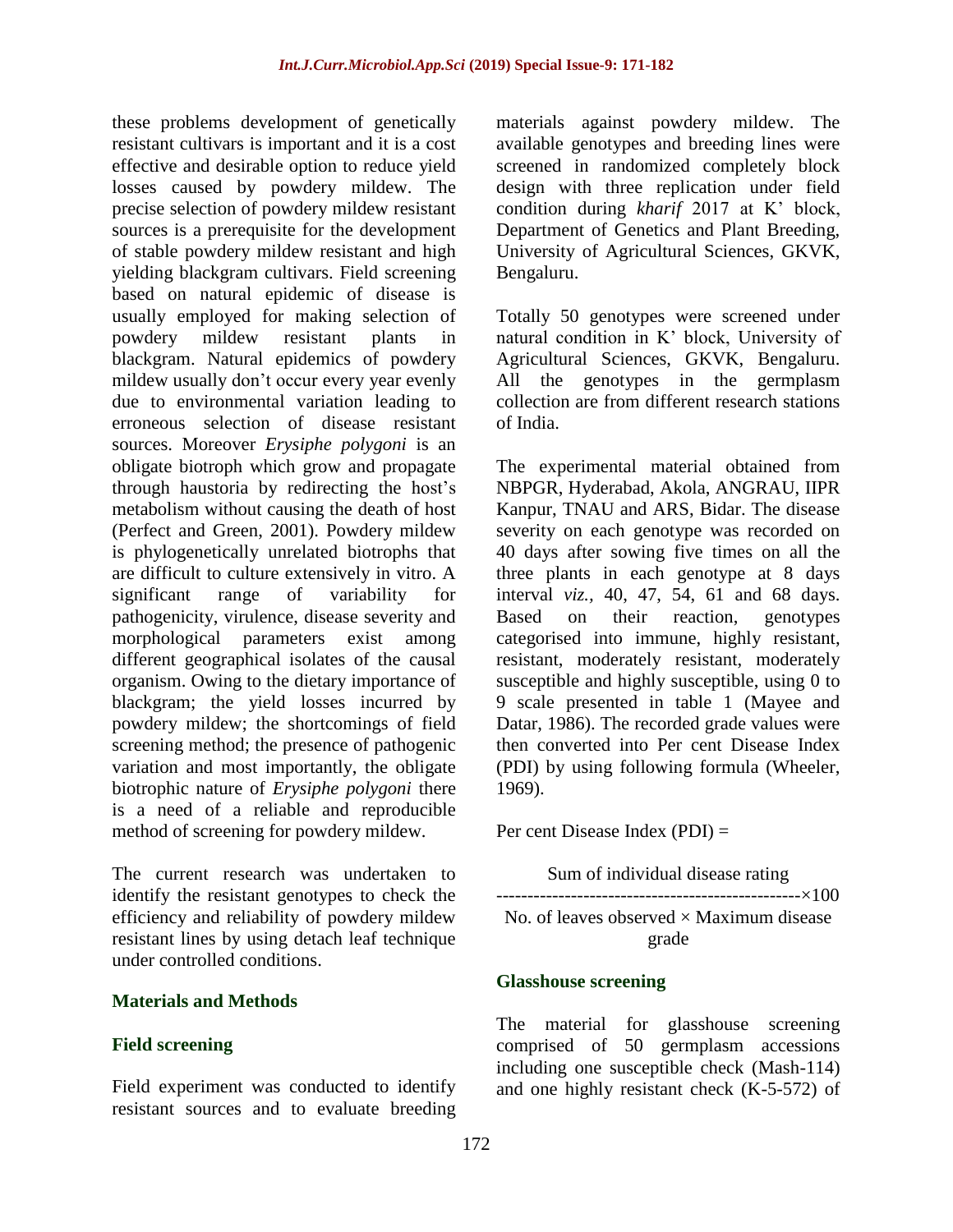black gram [*Vigna mungo* L. Hepper] collected from NBPGR, Hyderabad, Akola, ANGRAU, IIPR Kanpur, TNAU and ARS, Bidar. The experiment was carried out in the glass house at the experimental plots of Department of Plant Pathology, University of Agricultural Sciences, GKVK, Bengaluru during *Kharif* 2017.

Blackgram genotypes were screened against powdery mildew by raising each genotype in three plastic pots under glasshouse condition by using completely randomized design. Fifteen days after sowing a single plant was retained in each pot. Powdery mildew inoculum maintained on the highly susceptible genotype MASH-114 was dusted uniformly onto 25 days old test plants with the help of camel hair brush. Powdery mildew severity was assessed as per cent leaf area covered. Observations on per cent leaf area coverage were recorded 40 days after sowing five times on all the three plants in each genotype at 8 days interval viz., 40, 47, 54, 61 and 68 days using 0-9 disease scoring scale (Mayee and Datar, 1986). Based on the following scale the genotypes were classified into different categories (Table 1).

### *In vitro* **screening of parents for powdery mildew by detached leaf technique**

Out of 50 germplasm accessions of blackgram screened for powdery mildew incidence in field and glass house condition, 15 genotypes were selected based on their powdery mildew reaction under field and glasshouse condition also by considering their yield and its attributes as reported by Priyanka (2015) (Table 2). For further confirmation of the disease reaction these selected genotypes along with one highly susceptible check (MASH-114) and one highly resistant check (K-5-572) were tested in laboratory conditions using cut-leaf method. The experiment was carried out in the Department of Plant Pathology,

University of Agricultural Sciences, GKVK, Bengaluru during *Kharif* 2017.

## **Cut-leaf method procedure**

Leaflets selected from fully expanded leaf from each genotype were placed on a sponge moistened with quarter concentration of Hoagland nutrient solution and 5ppm gibberellic acid solution (Chandrashekhar, 1986) in petri plates and each entry was replicated thrice. Later these leaflets were dusted uniformly with conidia using a camel brush. Observations were recorded for the maximum number of colonies per leaflet, conidia per colony and per cent leaf area covered. Conidia per colony was calculated by placing individual colonies in vials containing 5ml of distilled water and a drop of spore disperser Tween 80® and stain cotton blue. The vials were vigorously shaken to dislodge the conidia and then counted on a haemocytometer, using the formula,

No. of spores per 0.1 ml  $\times$  2000  $\times$  Quantity of water taken

=-----------------------------------------------------

No. of colonies

### **Results and Discussion**

### **Responses of black gram genotypes to powdery mildew disease under field screening**

Results revealed that The severity index of powdery mildew disease on blackgram genotypes ranged from 0.82 to 80.23 per cent, whereas, susceptible check, MASH 114, had severity index of 91.98 per cent. Data revealed that the lowest average disease severity index (0.82 per cent) was recorded on genotype, LBG 17 and the highest average disease severity index (80.23 per cent) was recorded on genotype TAU-1(Table 3). Out of all 50 genotypes including check screened for resistance to powdery mildew disease, none of the genotypes found to be immune.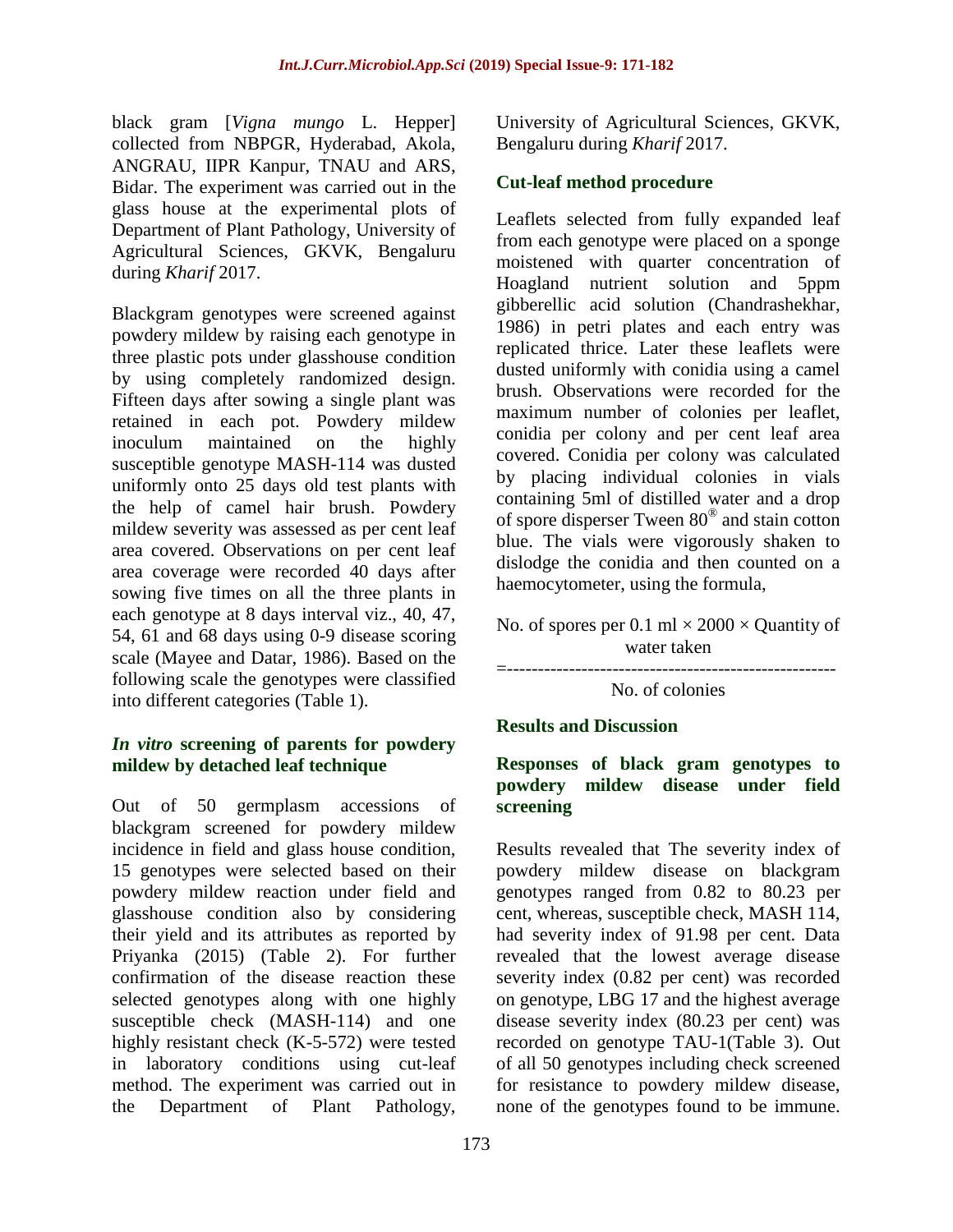Three genotypes LBG-17, LBG-645, IC-281977 were founded resistant. Twentyseven genotypes IC-281978, AKU-10-1, LBG-752, LBG-623, LBG-626, RASHMI, AKU-11-2, IC-546468, BDU-3-29, LBG-20, IC-436065, KUG-216, IC-436065, KUG-216, BDU-4, KU-5-546, 2KU-14,2KU-60, KU-5- 527, GP-723,2PLU-5, 865/HP-50, IC-343947, IPU-07.03, 2KU-53, IC-436773, G.333, DU-1 were showed moderately resistant reaction. Fifteen genotype IC-436834, IC-436811, IC-436792, IC-436768, BDU-3-20, AKU-15, BDU-3-22, 2KU-64, IC-426495, MBG-207, IC-546466, CO.5, SHEKAR-2, UH.04.04, IPU.02.33 were founded moderately resistance. Four genotypes TAU.2, IC-436780, IC-426749, VBN-3 were showed moderately susceptible reaction and one genotype TAU-1 showed highly susceptible reaction (Table 4) to powdery mildew disease.

Akhtar *et al.,* (2014) evaluated 17 genotypes of blackgram against multiple diseases and found five genotypes, showed highly resistant reaction, five genotypes found resistant and five genotypes showed moderately resistant reaction against powdery mildew disease. Channaveeresh *et al.,* (2014) screened 12 genotypes against powdery mildew. However, none of them was found to be immune whereas, one genotype LBG-17 was found to be resistant. Four genotypes VBN-4, VBN-5, LBG-685 and T-9 were found moderately resistant. Out of eleven blackgram genotypes only four entries *viz.,* PU 31, MASH 338, LBG 752 and MBG 1050 were found moderately resistant and remaining entries susceptible to powdery mildew disease (Bhaskar, 2017).

### **Responses of black gram genotypes to powdery mildew disease under glasshouse condition**

Powdery mildew incidence was recorded at pod maturity stage using 0-9 scale (Mayee

and Datar, 1986) and results are presented in Table 5 and 6. The highly resistant check K-5-572 recorded per cent disease severity of 0.69 per cent and the highly susceptible check MASH-114 recorded 90.03 per cent of disease severity.

The genotype LBG-17 recorded per cent disease severity of 0.78. While, per cent disease severity ranged from 1.03 per cent to 7.58 per cent in resistant genotypes, 11.05 per cent to 23.74 per cent in moderately resistant parents and 68.03 per cent in highly susceptible parent presented in Table 5. Out of 50 genotypes screened none of them was found to be immune while one genotype LBG-17 was found to be highly resistant. Thirty-two genotypes LBG-645, IC-281978, IC-281977, AKU-10-1, LBG-752, LBG-623, LBG-626, AKU-11-2, IC-546468, BDU-3- 29, LBG-20, IC-436065, KUG-216, IC-436065, KUG-216, BDU-4, KU-5-546, 2KU-14,2KU-60, KU-5-527,GP-723, 2PLU-5, 865/HP-50, IC-343947, CO.5, SHEKAR-2, UH.04.04, IPU.02.33, IPU-07.03, 2KU-53, IC-436773, G.333, DU-1 were founded resistant. Sixteen genotypes IC-436834, IC-436811, IC-436792, IC-436768, BDU-3-20, AKU-15, TAU.2, IC-436780, IC-426749, BDU-3-22, 2KU-64, IC-426495, MBG-207, IC-546466, RASHMI, VBN-3 were moderately resistant and one genotype TAU-1 was highly susceptible to the powdery mildew disease (Table 6).

Similar studies were carried out by Malappa (2016) who screened 188 Blackgram genotypes under field and glass house conditions the lowest disease severity was observed in resistant genotypes *viz.,* LBG-17, IC-281977 and RASHMI under glass house conditions during *kharif*. Priyanka (2015) who evaluated 116 black gram accessions under glasshouse conditions against powdery mildew. Thirty of the 116 accessions expressed resistance reaction.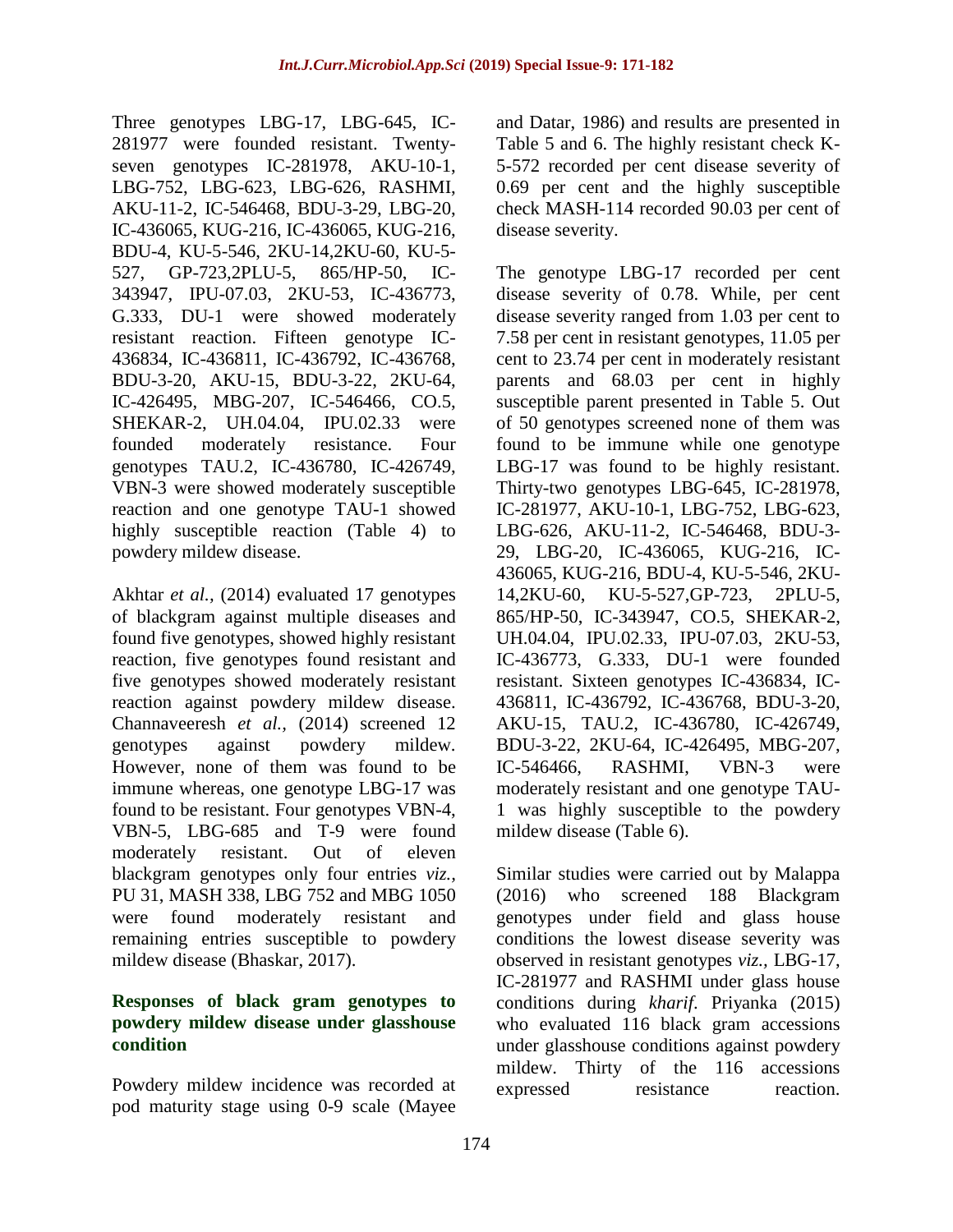|              | <b>Scale</b> Description                                                                     | Category                      |
|--------------|----------------------------------------------------------------------------------------------|-------------------------------|
| $\mathbf{0}$ | No symptoms on leaf                                                                          | Immune                        |
| $\mathbf{1}$ | Small scattered powdery specks covering 1 percent or less<br>area                            | <b>Highly Resistance</b>      |
| 3            | Small scattered powdery lesions covering 1-10 percent of<br>leaf area                        | Resistance                    |
| 5            | Lesions enlarging with grey colored powdery<br>mass covering 25 percent of leaf area         | Moderately Resistance         |
| 7            | Grey colored powdery growth covering 26-50 percent<br>of leaf area                           | <b>Moderately Susceptible</b> |
| 9            | Grey colored patches of powdery growth covering 51<br>percent or more of leaf area on leaves | <b>Highly Susceptible</b>     |

**Table.1** Powdery mildew severity rating scale (0-9scale) (Mayee and Datar, 1986)

### **Table.2** List of 15 selected black gram genotypes and checks screened for powdery mildew disease under in vitro condition

| Sl.No          | <b>Genotypes</b> | <b>Source</b> | Sl.No        | <b>Genotypes</b> | <b>Source</b> |
|----------------|------------------|---------------|--------------|------------------|---------------|
| 1              | <b>RASHMI</b>    | ARS, Bidar    | 10           | $LBG-645$        | ARS, Bidar    |
| 2              | IC-281977        | <b>NBPGR</b>  | 11           | <b>BDU-3-22</b>  | ARS, Bidar    |
| 3              | $LBG-17$         | <b>ANGRAU</b> | 12           | G.333            | <b>TNAU</b>   |
| $\overline{4}$ | <b>BDU-3-29</b>  | ARS, Bidar    | 13           | IPU-07.03        | <b>IIPR</b>   |
| 5              | IC-546468        | <b>NBPGR</b>  | 14           | GP-723           | ARS, Bidar    |
| 6              | $LBG-626$        | <b>ANGRAU</b> | 15           | $K-07-07$        | ARS, Bidar    |
| 7              | KU-5-527         | ARS, Bidar    | <b>Check</b> |                  |               |
| 8              | $DU-1$           | <b>ANGRAU</b> | 1            | $K-5-572$ (HR)   | ARS, Bidar    |
| 9              | $LBG-20$         | ARS, Bidar    | 2            | $MASH-114(HS)$   | <b>TNAU</b>   |

\*HR- Highly resistant HS-Highly susceptible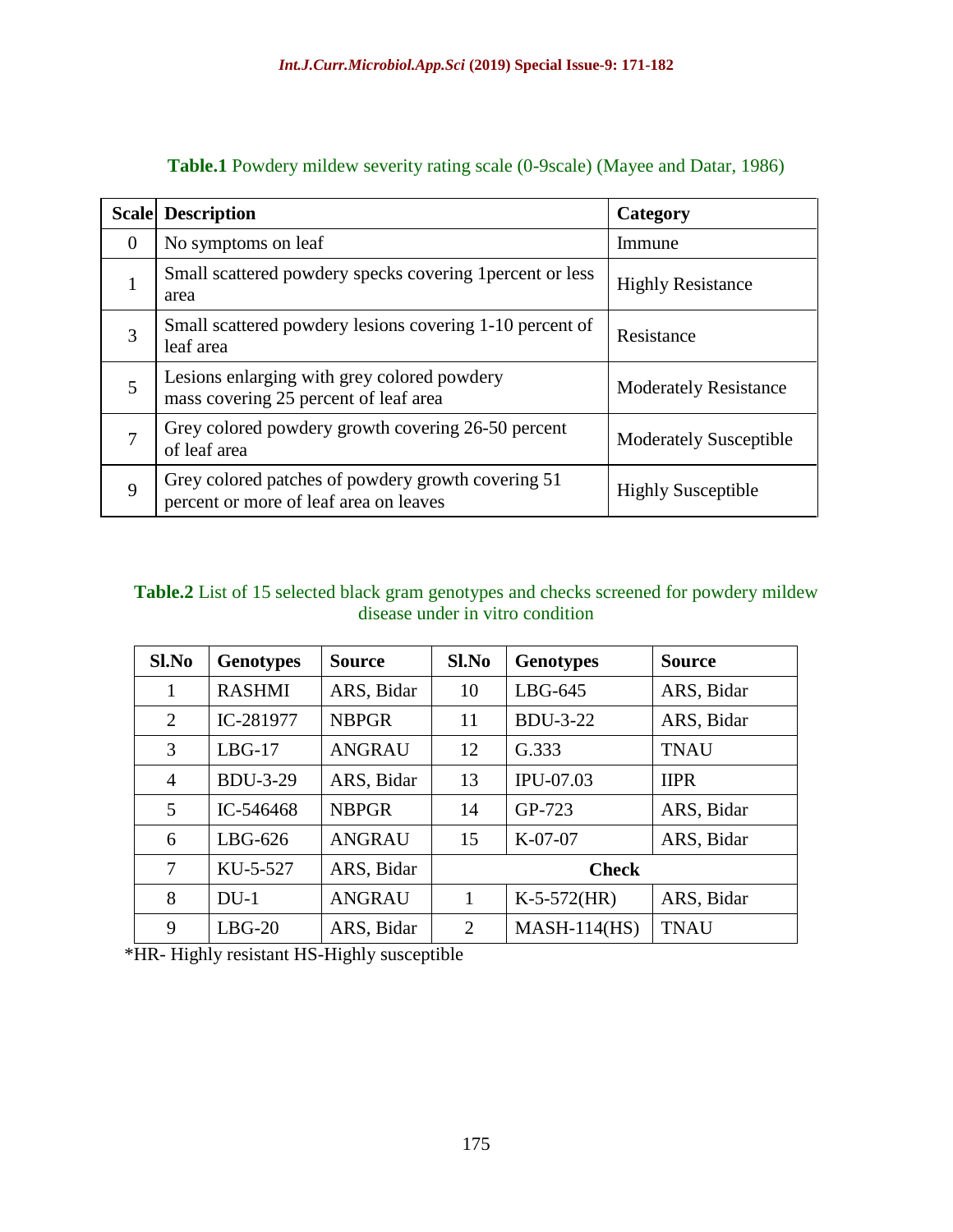| SL. No                        | Genotype        | <b>Percent disease</b>      | SL. No                    | Genotype        | <b>Percent disease</b> |
|-------------------------------|-----------------|-----------------------------|---------------------------|-----------------|------------------------|
|                               |                 | severity                    |                           |                 | severity               |
|                               |                 |                             | <b>Highly resistant</b>   |                 |                        |
| $C-1$                         | $K-5-572(HR)$   | 0.94                        | $\overline{2}$            | $LBG-17$        | 0.82                   |
| $\mathbf{1}$                  | $LBG-645$       | 0.84                        | 3                         | IC-281977       | 0.92                   |
|                               |                 |                             | <b>Resistant</b>          |                 |                        |
| $\overline{4}$                | $LBG-626$       | 2.20                        | 18                        | 2PLU-5          | 7.40                   |
| 5                             | 2KU-14          | 2.98                        | 19                        | $DU-1$          | 7.73                   |
| 6                             | BDU-4           | 3.30                        | 20                        | IC-281978       | 7.90                   |
| $\overline{7}$                | GP-723          | 4.37                        | 21                        | IC-436773       | 8.49                   |
| 8                             | G.333           | 4.41                        | 22                        | <b>BDU-3-29</b> | 8.60                   |
| 9                             | 2KU-53          | 4.61                        | 23                        | IC-343947       | 8.70                   |
| 10                            | IPU-07.03       | 4.98                        | 24                        | <b>KUG-216</b>  | 8.70                   |
| 11                            | KU-5-546        | 5.13                        | 25                        | <b>AKU-10-1</b> | 8.83                   |
| 12                            | $AKU-11-2$      | 5.30                        | 26                        | KU-5-527        | 9.08                   |
| 13                            | IC-281979       | 5.67                        | 27                        | 865/HP-50       | 9.36                   |
| 14                            | IC-546468       | 6.02                        | 28                        | <b>RASHMI</b>   | 9.37                   |
| 15                            | LBG-752         | 6.12                        | 29                        | 2KU-60          | 9.52                   |
| 16                            | $LBG-623$       | 6.40                        | 30                        | $LBG-20$        | 9.98                   |
| 17                            | IC-436065       | 7.06                        |                           |                 |                        |
|                               |                 | <b>Moderately resistant</b> |                           |                 |                        |
| 31                            | <b>BDU-3-20</b> | 13.52                       | 39                        | IC-426495       | 20.14                  |
| 32                            | <b>BDU-3-22</b> | 13.81                       | 40                        | IC-436811       | 20.63                  |
| 33                            | 2KU-64          | 15.56                       | 41                        | SHEKAR-2        | 22.13                  |
| 34                            | $AKU-15$        | 18.23                       | 42                        | <b>MBG-207</b>  | 23.31                  |
| 35                            | IC-436792       | 18.82                       | 43                        | IC-436768       | 23.34                  |
| 36                            | IC-436834       | 19.45                       | 44                        | IPU.02.33       | 23.79                  |
| 37                            | UH.04.04        | 19.68                       | 45                        | IC-546466       | 25.00                  |
| 38                            | CO.5            | 19.86                       |                           |                 |                        |
| <b>Moderately Susceptible</b> |                 |                             |                           |                 |                        |
| 46                            | TAU.2           | 29.872                      | 48                        | IC-426749       | 37.222                 |
| 47                            | VBN-3           | 35.296                      | 49                        | IC-436780       | 41.592                 |
|                               |                 |                             | <b>Highly Susceptible</b> |                 |                        |
| 50                            | TAU-1           | 80.23                       | $C-2$                     | $MASH-114(HS)$  | 91.98                  |

# **Table.3** Powdery mildew percent disease severity of blackgram germplasm accessions under field condition

\*HR- Highly resistant HS-Highly susceptible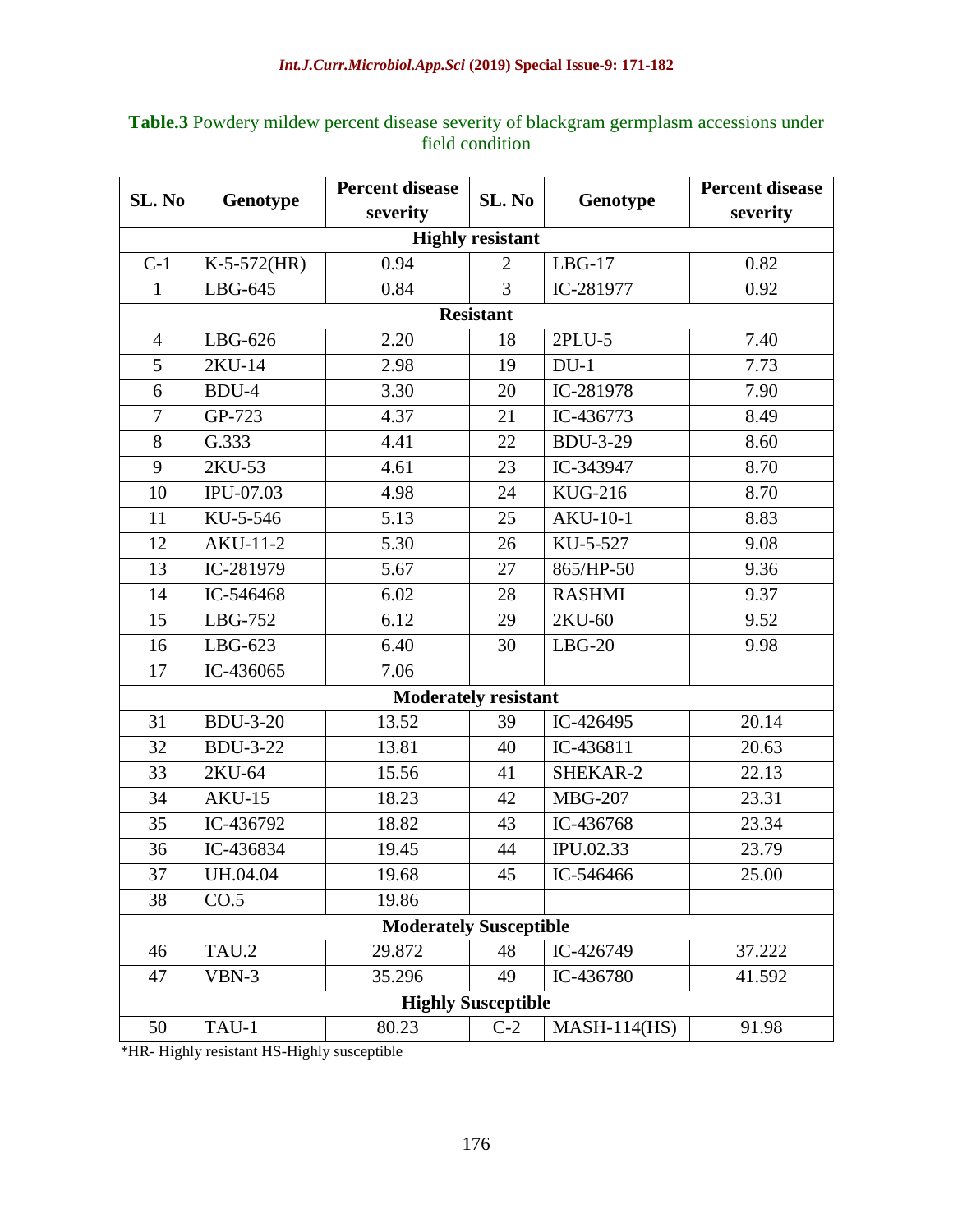| Table.4 Reaction of blackgram genotypes for powdery mildew disease under field condition |  |  |
|------------------------------------------------------------------------------------------|--|--|
|------------------------------------------------------------------------------------------|--|--|

| <b>Rating</b> | <b>Reaction</b>                       | <b>Genotypes</b>                                                                                                                                                                                                                                                                   | No. of<br>genotypes |
|---------------|---------------------------------------|------------------------------------------------------------------------------------------------------------------------------------------------------------------------------------------------------------------------------------------------------------------------------------|---------------------|
| $\bf{0}$      | Immune<br>$(0\%)$                     | <b>Nil</b>                                                                                                                                                                                                                                                                         | Nil                 |
| $\mathbf{1}$  | <b>Highly resistant</b><br>$(<1%$ )   | K-5-572(C-1), LBG-17, LBG-645, IC-281977                                                                                                                                                                                                                                           | $\mathbf{3}$        |
| 3             | Resistant<br>$(1-10\%)$               | IC-281978, AKU-10-1, LBG-752, LBG-623,<br>LBG-626, RASHMI, AKU-11-2, IC-546468,<br>BDU-3-29, LBG-20, IC-436065, KUG-216, IC-<br>436065, KUG-216, BDU-4, KU-5-546, 2KU-<br>14,2KU-60,KU-5-527,GP-723,2PLU-5, 865/HP-<br>50, IC-343947, IPU-07.03, 2KU-53, IC-436773,<br>G.333, DU-1 | 27                  |
| 5             | Moderately resistant<br>$(11-25%)$    | IC-436834, IC-436811, IC-436792, IC-436768,<br>BDU-3-20, AKU-15, BDU-3-22, 2KU-64, IC-<br>426495, MBG-207, IC-546466, CO.5, SHEKAR-<br>2, UH.04.04, IPU.02.33                                                                                                                      | 15                  |
| 7             | Moderately susceptible<br>$(26-50%)$  | TAU.2, IC-436780, IC-426749, VBN-3                                                                                                                                                                                                                                                 | 4                   |
| 9             | <b>Highly Susceptible</b><br>$(51\%)$ | TAU-1, MASH-114(C-2)                                                                                                                                                                                                                                                               | $\mathbf{1}$        |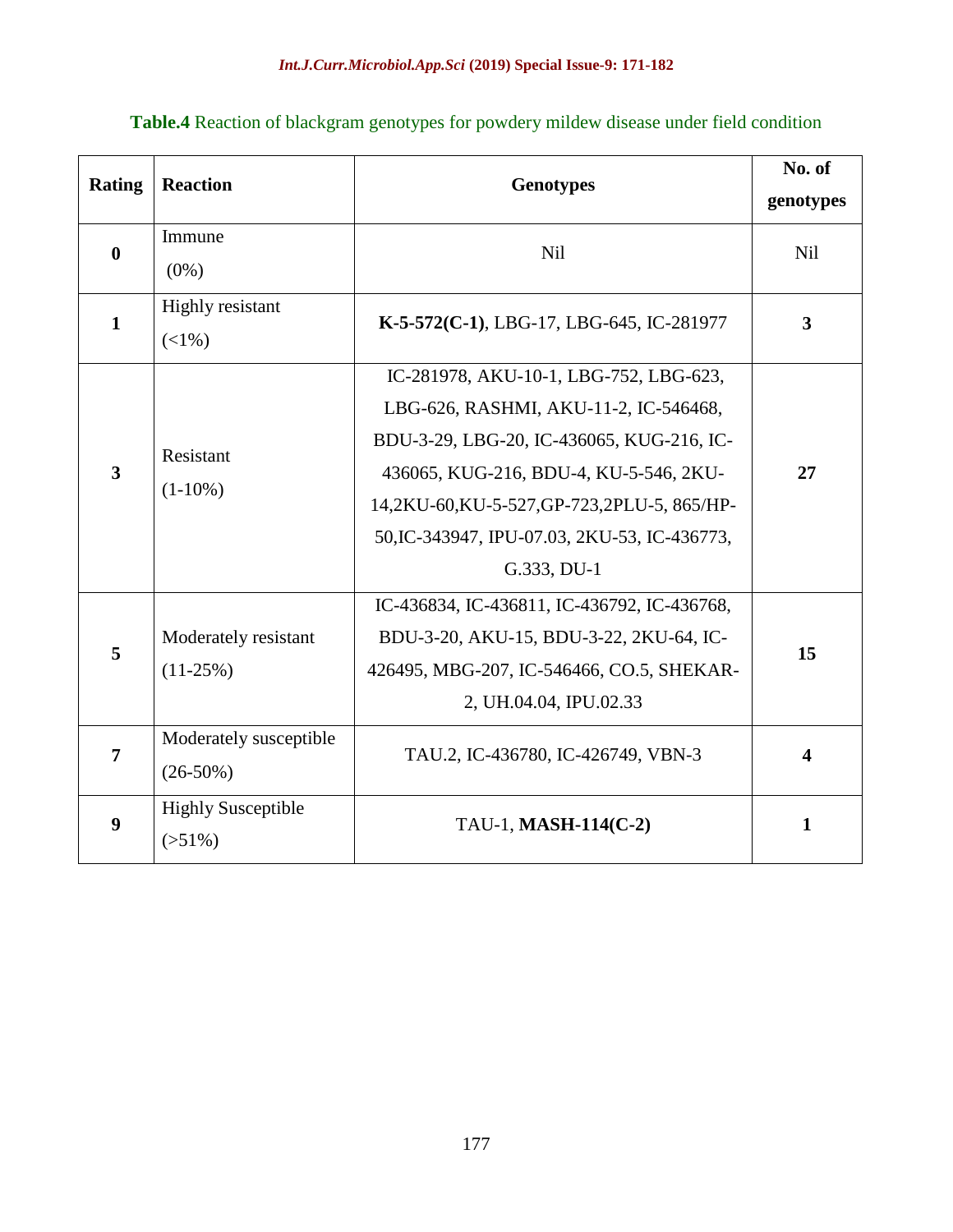| SL. No         | Genotype        | <b>Percent disease</b>      | SL. No          | Genotype        | <b>Percent disease</b> |
|----------------|-----------------|-----------------------------|-----------------|-----------------|------------------------|
|                |                 | severity                    |                 |                 | severity               |
|                |                 | <b>Highly resistant</b>     |                 |                 |                        |
| $C-1$          | $K-5-572(HR)$   | 0.69                        | $\mathbf{1}$    | $LBG-17$        | 0.78                   |
|                |                 | <b>Resistant</b>            |                 |                 |                        |
| $\overline{2}$ | LBG-645         | 1.03                        | 18              | 2KU-60          | 2.76                   |
| $\overline{3}$ | IC-281978       | 1.06                        | 19              | KU-5-527        | 2.79                   |
| $\overline{4}$ | IC-281977       | 1.08                        | 20              | GP-723          | 3.33                   |
| 5              | <b>AKU-10-1</b> | 1.23                        | 21              | 2PLU-5          | 3.40                   |
| 6              | LBG-752         | 1.25                        | 22              | 865/HP-50       | 3.56                   |
| $\overline{7}$ | LBG-623         | 1.32                        | 23              | IC-343947       | 3.58                   |
| 8              | $LBG-626$       | 1.43                        | 24              | CO.5            | 3.60                   |
| $\overline{9}$ | <b>AKU-11-2</b> | 1.56                        | $\overline{25}$ | SHEKAR-2        | $\overline{3.61}$      |
| 10             | IC-546468       | 1.56                        | 26              | UH.04.04        | 3.90                   |
| 11             | <b>BDU-3-29</b> | 1.73                        | 27              | IPU.02.33       | 4.86                   |
| 12             | $LBG-20$        | 2.36                        | 28              | $IPU-07.03$     | 4.91                   |
| 13             | IC-436065       | 2.38                        | 29              | 2KU-53          | 5.10                   |
| 14             | <b>KUG-216</b>  | 2.60                        | 30              | IC-281979       | 5.55                   |
| 15             | BDU-4           | 2.62                        | 31              | IC-436773       | 5.84                   |
| 16             | KU-5-546        | 2.64                        | 32              | G.333           | 6.86                   |
| 17             | 2KU-14          | 2.69                        | 33              | $DU-1$          | 7.58                   |
|                |                 | <b>Moderately resistant</b> |                 |                 |                        |
| 34             | IC-436834       | 11.05                       | 42              | IC-426749       | 12.71                  |
| 35             | IC-436811       | 11.25                       | 43              | <b>BDU-3-22</b> | 12.88                  |
| 36             | IC-436792       | 11.36                       | 44              | 2KU-64          | 13.91                  |
| 37             | IC-436768       | 11.66                       | 45              | IC-426495       | 14.52                  |
| 38             | <b>BDU-3-20</b> | 12.01                       | 46              | <b>MBG-207</b>  | 14.68                  |
| 39             | <b>AKU-15</b>   | 12.06                       | 47              | IC-546466       | 21.34                  |
| 40             | TAU.2           | 12.43                       | 48              | <b>RASHMI</b>   | 22.07                  |
| 41             | IC-436780       | 12.61                       | 49              | VBN-3           | 23.74                  |
|                |                 | <b>Highly Susceptible</b>   |                 |                 |                        |
| 50             | TAU-1           | 68.03                       | $C-2$           | $MASH-114(HS)$  | 90.03                  |

# **Table.5** Powdery mildew percent disease severity of blackgram germplasm accessions under glass house condition

\*HR- Highly resistant HS-Highly susceptible

 $\mathbf{r}$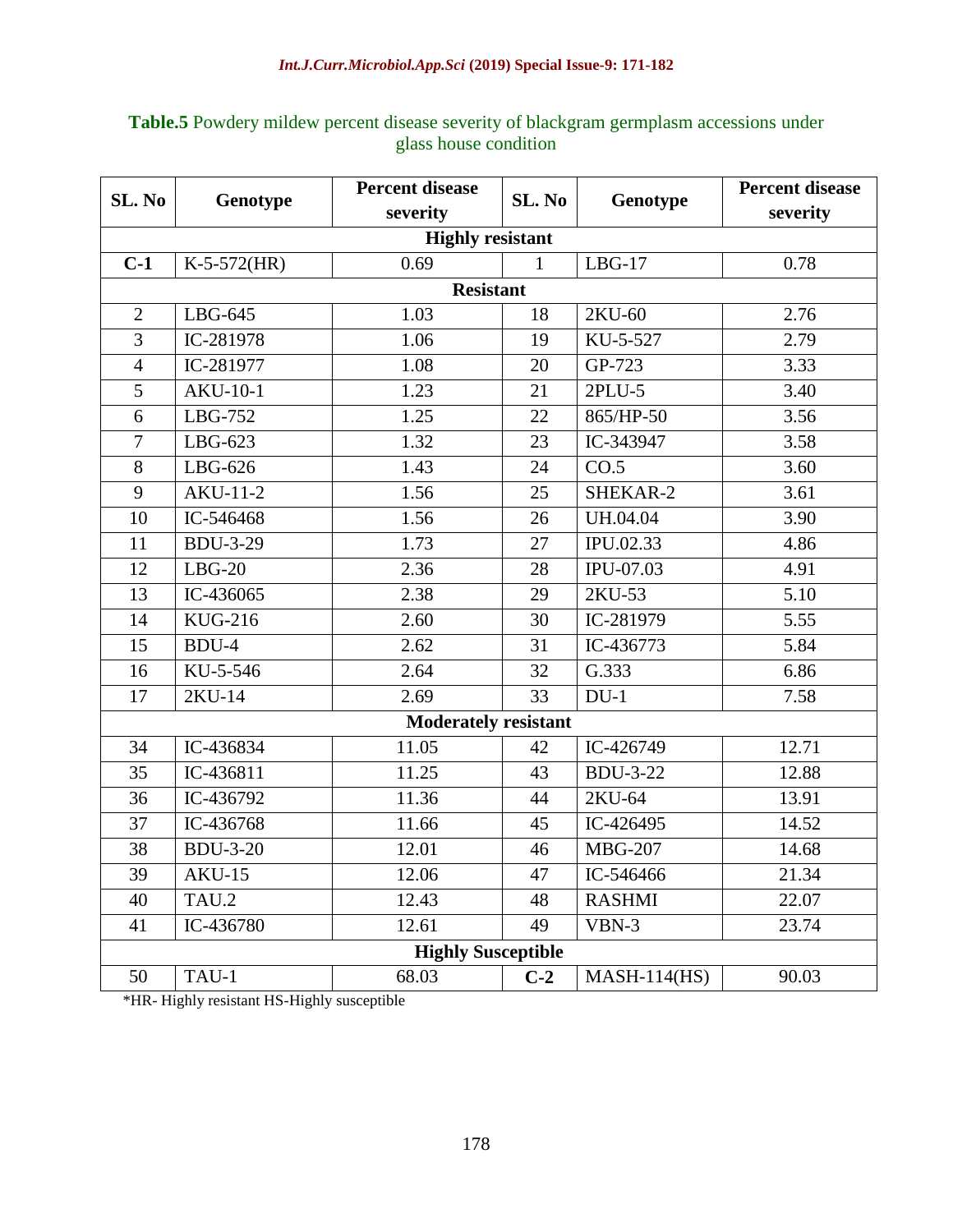| <b>Table.6</b> Reaction of blackgram genotypes for powdery mildew disease under glasshouse |           |  |
|--------------------------------------------------------------------------------------------|-----------|--|
|                                                                                            | condition |  |

| <b>Rating</b> | <b>Reaction</b>                        | <b>Genotypes</b>                                                                                                                                                                                                                                                                                                                       | No. of<br>genotypes |
|---------------|----------------------------------------|----------------------------------------------------------------------------------------------------------------------------------------------------------------------------------------------------------------------------------------------------------------------------------------------------------------------------------------|---------------------|
| $\mathbf{0}$  | Immune $(0\%)$                         | <b>Nil</b>                                                                                                                                                                                                                                                                                                                             | <b>Nil</b>          |
| $\mathbf{1}$  | Highly resistant<br>$(<1%$ )           | $K-5-572(C-1)$ , LBG-17                                                                                                                                                                                                                                                                                                                | 1                   |
| 3             | Resistant<br>$(1-10\%)$                | LBG-645, IC-281978, IC-281977, AKU-10-1,<br>LBG-752, LBG-623, LBG-626, AKU-11-2, IC-<br>546468, BDU-3-29, LBG-20, IC-436065, KUG-<br>216, IC-436065, KUG-216, BDU-4, KU-5-546,<br>2KU-14,2KU-60,KU-5-527,GP-723,2PLU-5,<br>865/HP-50, IC-343947, CO.5, SHEKAR-2,<br>UH.04.04, IPU.02.33, IPU-07.03, 2KU-53, IC-<br>436773, G.333, DU-1 | 32                  |
| 5             | Moderately resistant<br>$(11-25%)$     | IC-436834, IC-436811, IC-436792, IC-436768,<br>BDU-3-20, AKU-15, TAU.2, IC-436780, IC-<br>426749, BDU-3-22,2KU-64, IC-426495, MBG-<br>207, IC-546466, RASHMI, VBN-3                                                                                                                                                                    | 16                  |
| 9             | <b>Highly Susceptible</b><br>$(>25\%)$ | TAU-1, MASH-114(C-2)                                                                                                                                                                                                                                                                                                                   | 1                   |

### **Table.7** Analysis of variance for powdery mildew reaction based on three traits in 15 blackgram genotypes along with 2 checks

| <b>Sources of variance</b> | df             | <b>Colonies per</b><br>leaflet | <b>Percent leaf</b><br>area covered | Conidia/<br>colony |
|----------------------------|----------------|--------------------------------|-------------------------------------|--------------------|
| <b>Replication</b>         | $\overline{2}$ | 48.03                          | 26.24                               | 274.23             |
| <b>Genotypes</b>           | 16             | $41.62**$                      | 2297.92**                           | 67481.63**         |
| <b>Error</b>               | 32             | 2.7                            | 22.725                              | 63.25              |

\*Significant at P 0.05 level \*\* Significant at P 0.01 level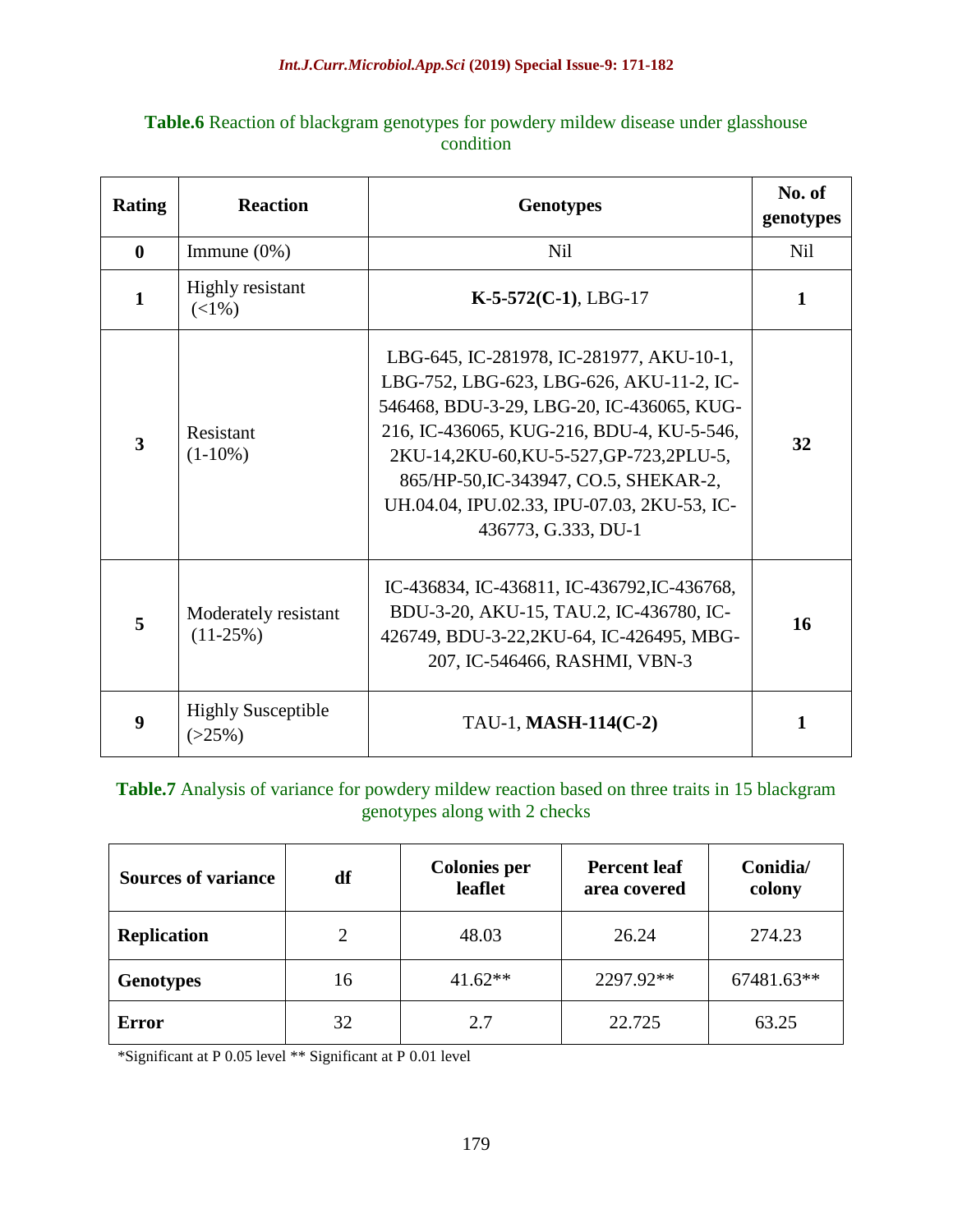| Sl.No          | <b>Genotypes</b> | <b>Colonies per leaflet</b><br>$(\sqrt{x}+0.5)$<br>transformed<br>values) | <b>Percent leaf area</b><br>coverage(arc sign<br>transformed values) | Conidia per<br>colony<br>(Thousands) |
|----------------|------------------|---------------------------------------------------------------------------|----------------------------------------------------------------------|--------------------------------------|
| $\mathbf{1}$   | <b>RASHMI</b>    | 1.00(1.22)                                                                | 0.15(8.62)                                                           | 6.00                                 |
| $\overline{2}$ | IC-281977        | 1.00(1.22)                                                                | 0.14(8.04)                                                           | 2.67                                 |
| $\overline{3}$ | LBG-752          | 2.67(1.78)                                                                | 0.18(10.37)                                                          | 4.20                                 |
| $\overline{4}$ | <b>BDU-3-29</b>  | 6.67(2.68)                                                                | 0.54(32.67)                                                          | 22.10                                |
| 5              | IC-546468        | 6.67(2.68)                                                                | 0.55(33.35)                                                          | 24.00                                |
| 6              | LBG-626          | 7.00(2.74)                                                                | 0.6(36.86)                                                           | 18.38                                |
| $\overline{7}$ | KU-5-527         | 7.00(2.73)                                                                | 0.65(40.53)                                                          | 28.57                                |
| 8              | $DU-1$           | 1.33(1.35)                                                                | 0.18(10.37)                                                          | 14.98                                |
| 9              | $LBG-20$         | 2.00(1.58)                                                                | 0.17(9.78)                                                           | 12.00                                |
| 10             | $LBG-645$        | 1.00(1.22)                                                                | 0.13(7.47)                                                           | 2.00                                 |
| 11             | <b>BDU-3-22</b>  | 7.67(2.86)                                                                | 0.63(39.03)                                                          | 33.39                                |
| 12             | $G-333$          | 1.33(1.35)                                                                | 0.17(9.78)                                                           | 4.50                                 |
| 13             | IPU-07-03        | 2.67(1.78)                                                                | 0.18(10.37)                                                          | 3.25                                 |
| 14             | GP-723           | 2.00(1.58)                                                                | 0.16(9.20)                                                           | 2.00                                 |
| 15             | $LBG-17$         | 0.67(1.08)                                                                | 0.03(1.72)                                                           | 0.60                                 |
| $C-1$          | $K-5-572(HR)$    | 0.33(0.91)                                                                | 0.02(1.15)                                                           | 0.36                                 |
| $C-2$          | $MASH-114(HS)$   | 13.33 (3.72)                                                              | 0.92(66.90)                                                          | 93.85                                |
| <b>Mean</b>    |                  | 3.78                                                                      | 0.32                                                                 | 16.00                                |
|                | $S.$ Em $\pm$    | 0.88                                                                      | 0.06                                                                 | 5.50                                 |
|                | CD (p 0.01)      | 2.39                                                                      | 0.18                                                                 | 15                                   |
| CV(%)          |                  | 0.96                                                                      | 0.84                                                                 | 1.41                                 |

**Table.8** Reaction of 15 black gram genotypes along with 2 checks for powdery mildew disease under in vitro condition

\*HR- Highly resistant HS-Highly susceptible

#### **Responses of black gram genotypes to powdery mildew disease under** *in vitro* **condition**

Analysis of variance revealed highly significant mean squares due to germplasm accessions for all traits such as colonies per leaflet, per cent leaf area covered and conidia  $\text{colony}^{-1}$  (Table 7). From the data given in the Table 7 it could be seen that out of 15 genotypes screened based on the

results of three traits the highly resistant check K-5-572 exhibited  $0.36 \times 10^3$  conidia per colony, 1.15 per cent of leaf area covered and 0.33 of colonies per leaflet, while the highly susceptible check MASH-114 showed  $93.85 \times 10^3$  conidia per colony 66.90 per cent of leaf area covered by powdery mildew and 13.33 colonies per leaflet. Another genotype LBG-17 which was found to be highly resistant with  $0.60\times10^3$  conidia colony 1.72 per cent of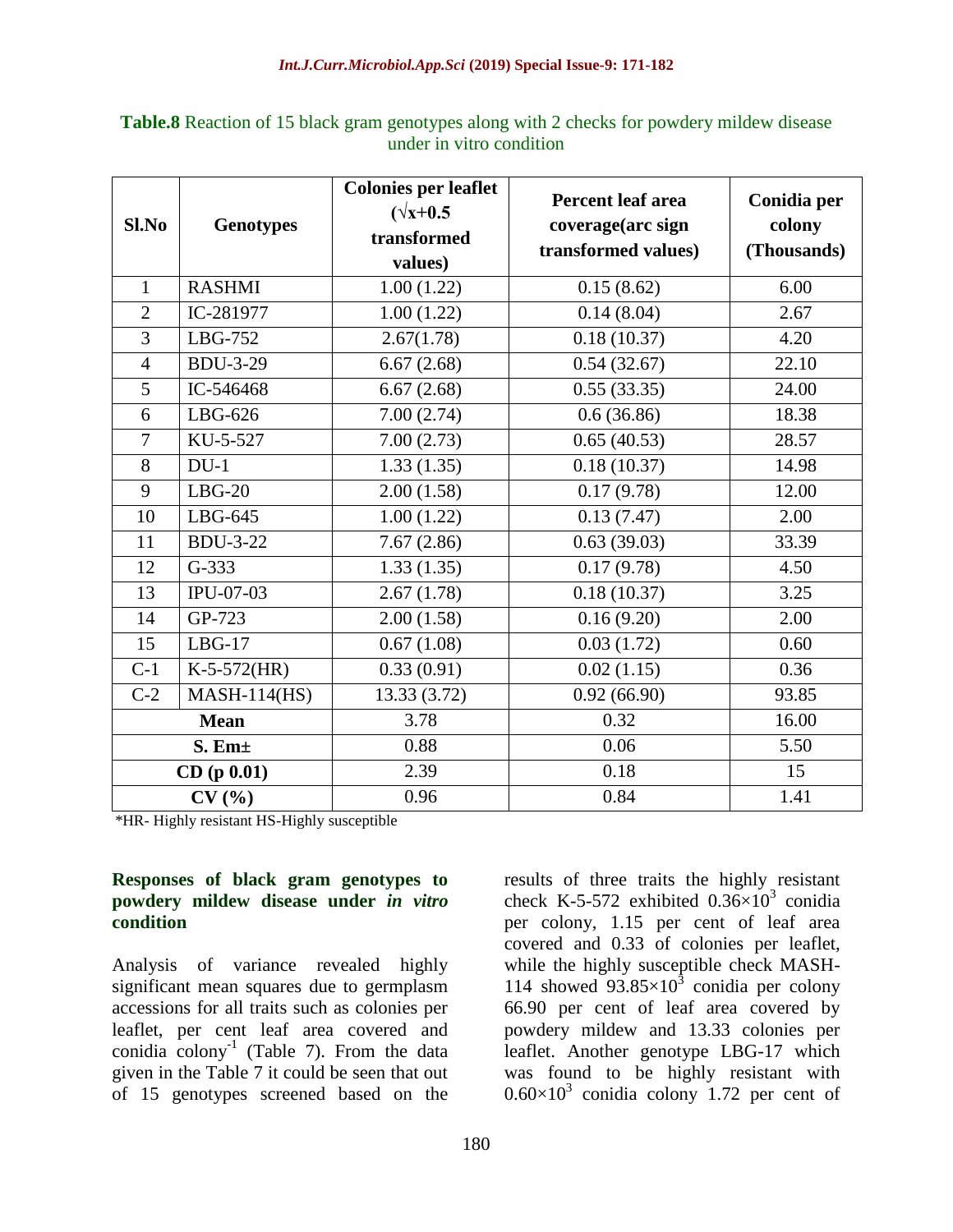leaf area covered by powdery mildew and 0.67 colony per leaflet. The six genotypes RASHMI, IC-281977, LBG-20, LBG-645, G-333 and GP-723 were found to be resistant with a per cent of leaf area coverage of 8.62, 8.04, 9.78, 7.47, 9.78 and 9.20 respectively for powdery mildew. DU-1, IPU-07-03 and LBG-752 were found to be moderately resistant with 10.37 per cent of powdery mildew cover on leaflet. Five genotypes *viz*., BDU-3-29, IC-546468, LBG-626, KU-5-527 and BDU-3-22 were found to be moderately susceptible (Table 8).

In similar studies carried out by Priyanka *et al.,* (2017) who conducted *in vitro* evaluation for powdery mildew and out of 30 accessions screened K-5-572 and LBG-645 were found to be highly resistant to powdery mildew. The *in vitro* studies conducted by Raju and Anilkumar (1990) were supportive to the present study. Resistant to powdery mildew in black gram was largely due to the cumulative effect of fewer colonies per leaflet, less conidia per colony and less percent of disease cover. Precisely, these are some of the main components of partial resistance (Parlevliet, 1979, and Raju and Anilkumar, 1990).

In conclusion, the management of the disease through host plant resistance has been the best and cheapest choice in all the crops. Utilization of resistant cultivars in farming systems is the most simple, effective and economical method in the management of disease. Besides this, these resistant cultivars conserve natural resources and reduce the cost, time and energy compared to the other methods of disease management. Previously several workers reported that there is variation in resistance among the genotypes against powdery mildew of blackgram (Nandarajan and Nandgupta, 2010; Prashanthi *et al.,* 2010).

Though the germplasm lines are resistance source to the breeders, they have to be used in breeding programme for the development of new verities for the benefit of farmers.

From the present study, concluded that the resistant genotype LBG-17 and moderately resistant genotypes could be used in further breeding programme for the development of resistant varieties of black gram against powdery mildew.

# **References**

- Akhtar, J., Lal, H. C., Yogesh Kumar., Singh, P.K., Jyotirmoy, G., Zakaualla, K and Gautam, N. K. 2014. Multiple disease resistance in greengram and blackgram germplasm and management through chemicals under rainfed conditions. *Legume Research.* 37 (1): 101-109.
- Bhaskar, A. V. 2017. Genotypes against major diseases in greengram and blackgram under natural field conditions *International Journal of Current Microbiology and Applied Sciences.* 6 (6): 832-843.
- Chandrashekar, M., Anilkumar, T. B., Saflulia, M. And Salimath. M., 1986, Leaf rust epidemics of certain promising cowpea varieties compared by using logistic and Gompertz models. *Trop. Agric.* 65: 37-40.
- Channaveeresh, T. S., Kulkarni, S and Vijaykumar, A.G. 2014. Evaluation of black gram genotypes for resistance to powdery mildew caused by *Erysiphe polygoni* DC. *Karnataka Journal of Agricultural Sciences*. 27(1): 85-87.
- Malappa, S. K., 2016, evaluation of black gram (*Vigna mungo* (L.) Hepper) genotypes for resistance against powdery mildew caused by *Erysiphe polygoni* DC. *M.Sc (Agri.). Thesis*, Univ. Agril. Sci, Bengaluru, pp. 45-99.